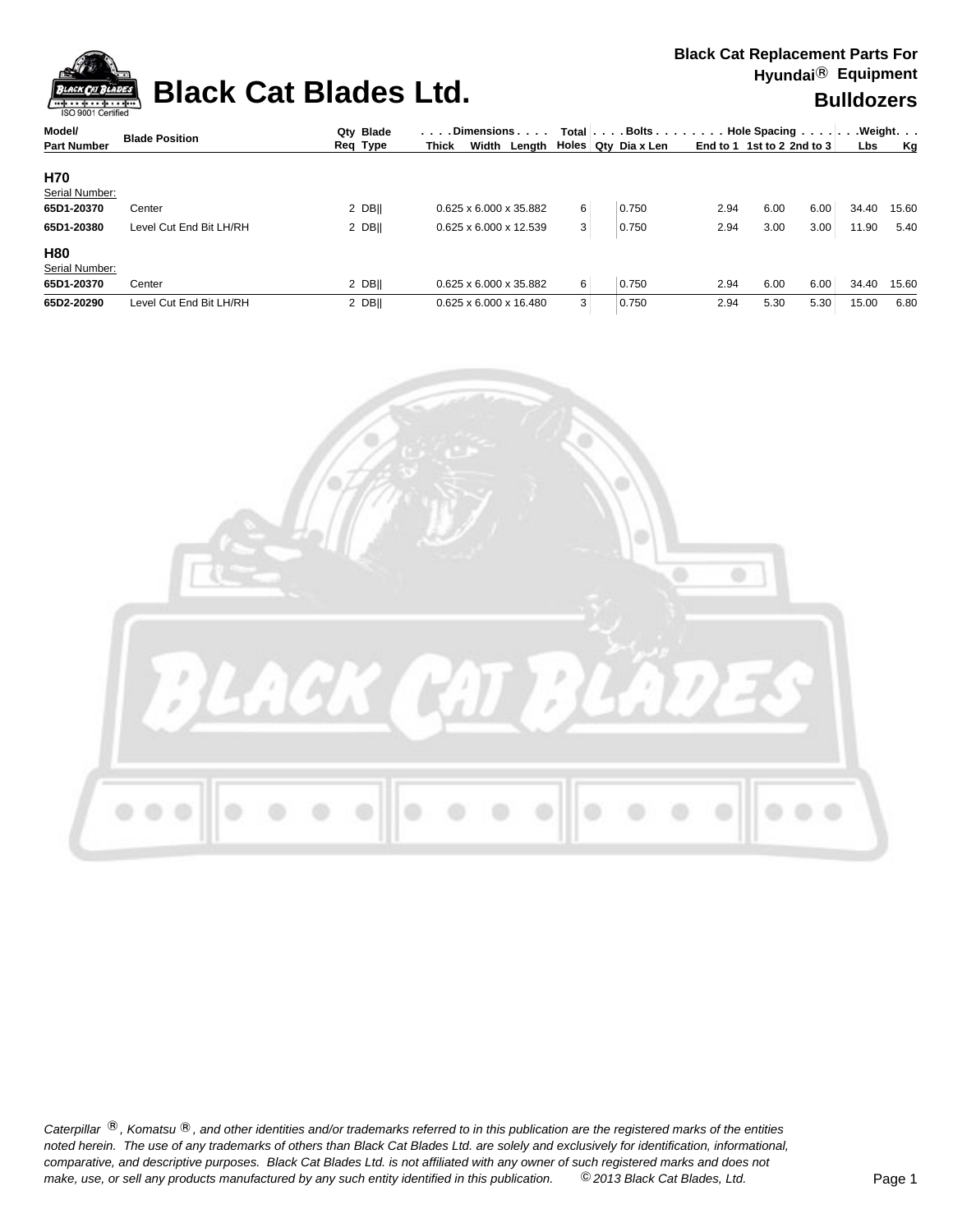

### **Black Cat Blades Ltd. Loaders Leaders Loaders**

| ISO 9001 Certified               |                                         |                       |                                                                                                |                |                    |               |                            |                        |
|----------------------------------|-----------------------------------------|-----------------------|------------------------------------------------------------------------------------------------|----------------|--------------------|---------------|----------------------------|------------------------|
| Model/<br><b>Part Number</b>     | <b>Blade Position</b>                   | Qty Blade<br>Req Type | Dimensions   Total   Bolts    Hole Spacing    Weight<br>Thick Width Length Holes Qty Dia x Len |                |                    |               | End to 1 1st to 2 2nd to 3 | Lbs<br>Kg              |
|                                  |                                         |                       |                                                                                                |                |                    |               |                            |                        |
| <b>HL17</b>                      |                                         |                       |                                                                                                |                |                    |               |                            |                        |
| Serial Number:<br>61L3-0175      | 95.5" 1.4M, 1.5M, 1.8M BUCKET<br>Center | $1$ DB                | 1.000 x 11.024 x 44.724                                                                        | 3              | 0.750              | 7.40          | 14.96<br>14.96             | 120.00<br>54.43        |
|                                  | End                                     | $2$ DB                | 1.000 x 11.024 x 25.315                                                                        | 2              | 0.750              | 7.40          | 15.35                      | 30.84<br>68.00         |
| 61L3-0174                        |                                         |                       |                                                                                                |                |                    |               |                            |                        |
| <b>HL17</b>                      |                                         |                       |                                                                                                |                |                    |               |                            |                        |
| Serial Number:<br>61L3-02230     | 1.7M, 2.0M BUCKET<br>Center             | $1$ DB                | 1.000 x 13.405 x 48.268                                                                        | 6              | 0.750              | 7.99          | 16.14<br>16.14             | 160.00 72.57           |
|                                  |                                         |                       |                                                                                                |                | 0.750              | 7.99          | 16.14<br>16.14             | 2nd Row                |
| 61L3-02240                       | End                                     | $2$ DB                |                                                                                                |                | 0.750              |               |                            |                        |
| <b>HL25</b>                      |                                         |                       |                                                                                                |                |                    |               |                            |                        |
| Serial Number:                   | 110.5" 2.3M, 2.5M BUCKET                |                       |                                                                                                |                |                    |               |                            |                        |
| 61L4-01111                       | Center                                  | $2$ DB                | 1.375 x 13.780 x 48.150                                                                        | 3              | $0.875 \times 3.5$ | 8.98          | 14.96<br>14.96             | 233.30 105.82          |
| 64L1-00710                       | End                                     | $2$ DB                | 1.375 x 18.701 x 6.929                                                                         | $\overline{2}$ | $0.875 \times 3.5$ | 6.89          | 4.92                       | 46.00<br>20.87         |
| 61L1-3039                        | HD End                                  | $2$ DB                | 1.750 x 18.701 x 6.929                                                                         | $\overline{c}$ | $0.875 \times 3.5$ | 6.89          | 4.92                       | 59.30 26.90            |
| <b>HL35</b>                      |                                         |                       |                                                                                                |                |                    |               |                            |                        |
| Serial Number:                   | 121.5" 3M, 3.1M, 3.2M BUCKETS           |                       |                                                                                                |                |                    |               |                            |                        |
| 64L4-00720                       | Base Edge                               | $1$ SB                | 1.375 x 10.630 x 122.047                                                                       | 25             |                    |               |                            | 465.00 210.92          |
| 61L1-30381                       | Center                                  | $2$ DB                | 1.375 x 13.780 x 53.858                                                                        | $\overline{7}$ | $0.875 \times 3.5$ | 1.50          | 11.42<br>3.15              | 258.90 117.44          |
| 64L1-00710                       | End<br><b>ATTA</b>                      | $2$ DB                | 1.375 x 18.701 x 6.929                                                                         | $\overline{2}$ | $0.875 \times 3.5$ | 6.89          | 4.92                       | 46.00<br>20.87         |
| 61L1-3039                        | HD End                                  | $2$ DB                | 1.750 x 18.701 x 6.929                                                                         | $\mathbf 2$    | $0.875 \times 3.5$ | 6.89          | 4.92                       | 26.90<br>59.30         |
| <b>HL35</b>                      |                                         |                       |                                                                                                |                |                    |               |                            |                        |
| Serial Number:                   | 3.4M BUCKET                             |                       |                                                                                                |                |                    | Ð             |                            |                        |
| 61L1-31071                       | Center                                  | $2$ DB                |                                                                                                |                |                    |               |                            |                        |
| 64L1-00710                       | End                                     | $2$ DB                | 1.375 x 18.701 x 6.929                                                                         | $\overline{c}$ | $0.875 \times 3.5$ | 6.89          | 4.92                       | 20.87<br>46.00         |
| 61L1-3039                        | HD End                                  | $2$ DB                | 1.750 x 18.701 x 6.929                                                                         | $\overline{2}$ | $0.875 \times 3.5$ | 6.89          | 4.92                       | 59.30<br>26.90         |
| <b>HL720-3</b>                   |                                         |                       |                                                                                                |                |                    |               |                            |                        |
| Serial Number:                   | 1.4M BUCKET                             |                       |                                                                                                |                |                    |               |                            |                        |
| 61L9-00352                       | Center                                  | $1$ DB                | 1.000 x 13.000 x 51.654                                                                        | 6              | 3 0.750<br>3 0.750 | 11.46         | 14.37<br>14.37             | 175.30 79.51           |
| 61L9-00361                       | End                                     | $2$ DB                | 1.000 x 13.000 x 20.276                                                                        | $\overline{4}$ | 2 0.750            | 11.46<br>2.76 | 14.37<br>14.37<br>14.76    | 2nd Row<br>68.30 30.98 |
|                                  |                                         |                       |                                                                                                |                | 2 0.750            | 2.76          | 14.76                      | 2nd Row                |
| 61L9-00351                       | <b>Optional Center</b>                  | $1$ DB                |                                                                                                |                | 0.750              |               |                            |                        |
|                                  |                                         |                       |                                                                                                |                |                    |               |                            |                        |
| <b>HL730-3</b><br>Serial Number: | 94.5" 1.4M BUCKET                       |                       |                                                                                                |                |                    |               |                            |                        |
| 61L8-00030                       | Base Edge                               | $1$ SB                | 1.000 x 9.450 x 94.490                                                                         |                |                    |               |                            | 254.00 115.21          |
| 61L8-00351                       | Center                                  | $1$ DB                | 1.000 x 12.598 x 53.228                                                                        | 6              | 3 0.750            | 11.85         | 14.76<br>14.76             | 166.80 75.66           |
|                                  |                                         |                       |                                                                                                |                | 3 0.750            | 11.85         | 14.76<br>14.76             | 2nd Row                |
| 61L8-00361                       | End                                     | $2$ DB                | 1.000 x 12.598 x 20.472                                                                        | 4              | 2 0.750            | 2.76          | 14.96                      | 79.20 35.92            |
|                                  |                                         |                       |                                                                                                |                | 2 0.750            | 2.76          | 14.96                      | 2nd Row                |
| 61L8-00350                       | <b>Optional Center</b>                  | $1$ DB                | 1.000 x 12.598 x 44.173                                                                        | 6              | 3 0.750            | 7.32          | 14.76<br>14.76             | 138.70 62.91           |
|                                  |                                         |                       |                                                                                                |                | 3 0.750            | 7.32          | 14.76<br>14.76             | 2nd Row                |
| 61L8-00360                       | <b>Optional End</b>                     | $2$ DB                | 1.000 x 12.600 x 25.000                                                                        | 4              | 2 0.750            | 2.76          | 14.96                      | 77.00 34.93            |
|                                  |                                         |                       |                                                                                                |                | 2 0.750            | 2.76          | 14.96                      | 2nd Row                |
| <b>HL730TM-3</b>                 |                                         |                       |                                                                                                |                |                    |               |                            |                        |
| Serial Number:                   | 94.5" 1.6M BUCKET                       |                       |                                                                                                |                |                    |               |                            |                        |
| 61L8-20170                       | Center                                  | $2$ DB                | 1.000 x 10.236 x 41.161                                                                        | 3 <sup>2</sup> | 3 0.750            | 11.30         | 14.96<br>10.24             | 103.00<br>46.72        |
| 61L7-20040                       | End                                     | $2$ DB                | 1.000 x 12.598 x 5.906                                                                         | $\overline{2}$ | 2 0.750            | 5.12          | 2.36                       | 18.00<br>8.16          |

**HL730-7** 

Serial Number: 96.5" 1.5M, 1.8M BUCKETS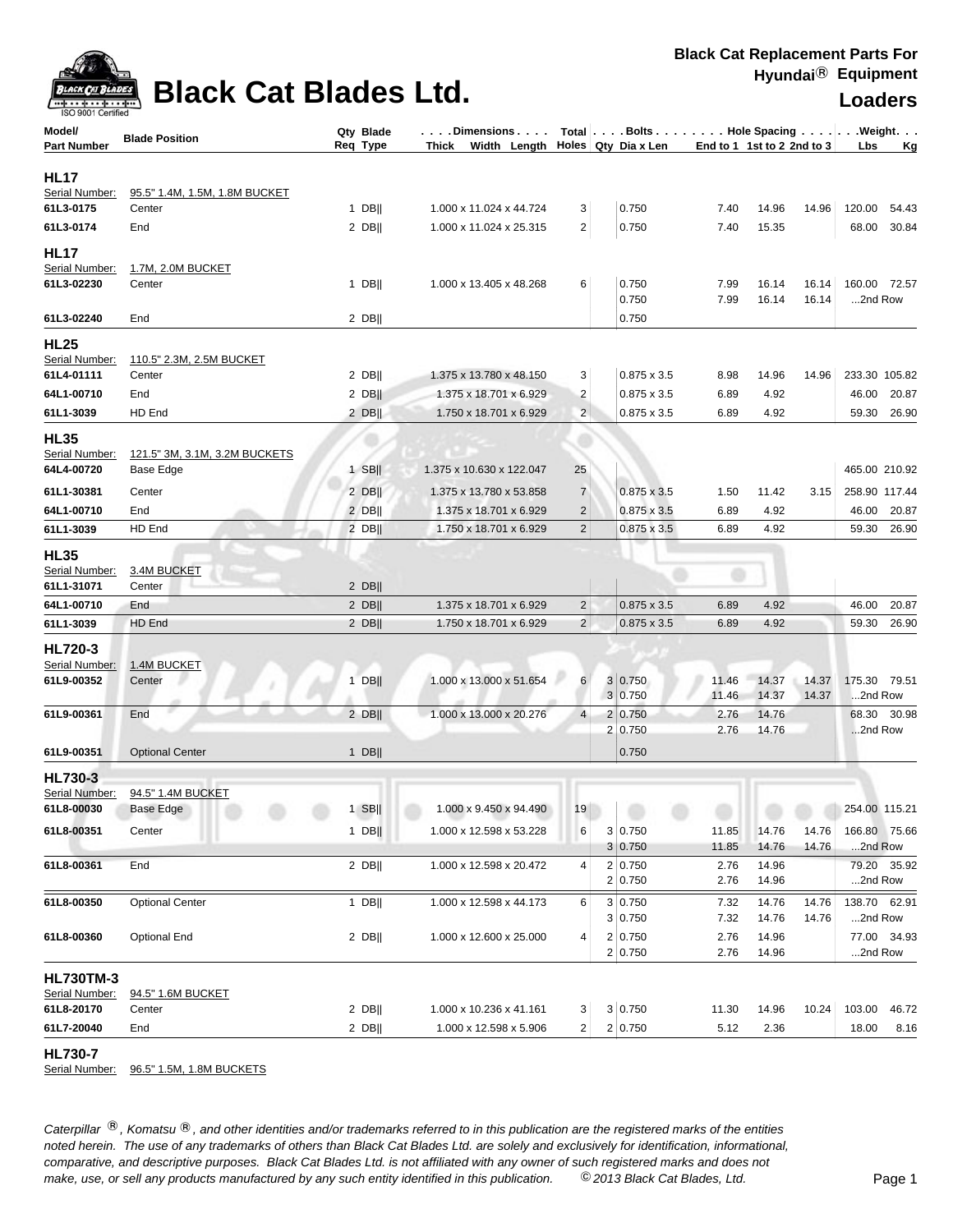

# **Black Cat Blades Ltd. Loaders Legation Cat Blades Ltd. Loaders**

| Model/<br><b>Part Number</b>                                   | <b>Blade Position</b>           |              | Qty Blade<br>Req Type | Dimensions   Total   Bolts    Hole Spacing     Weight<br>Thick Width Length |                | Holes Qty Dia x Len | End to 1 1st to 2 2nd to 3 |                |                | Lbs                | <u>Kg</u>     |
|----------------------------------------------------------------|---------------------------------|--------------|-----------------------|-----------------------------------------------------------------------------|----------------|---------------------|----------------------------|----------------|----------------|--------------------|---------------|
| 61LG-00360                                                     | Center                          |              | $2$ DB                | 1.000 x 10.630 x 42.559                                                     | 4              | 4 0.750             | 1.30                       | 10.63          | 15.35          | 120.60             | 54.70         |
| 61LG-00370                                                     | End                             |              | $2$ DB                | 1.000 x 15.354 x 5.433                                                      | $\overline{2}$ | 2 0.750             | 5.32                       | 4.72           |                |                    | 22.20 10.07   |
| <b>HL730-9</b><br>Serial Number:<br>61LP-00311                 | 1.6M BUCLET<br>Center           |              | $1$ DB                |                                                                             |                | 0.750               |                            |                |                |                    |               |
| 61LP-00331                                                     | End                             |              | 2 DB                  |                                                                             |                | 0.750               |                            |                |                |                    |               |
| <b>HL730TM-7</b><br>Serial Number:<br>61L8-20170               | 1.6M BUCKET<br>Center           |              | $2$ DB                | 1.000 x 10.236 x 41.161                                                     | 3              | 3 0.750             | 11.30                      | 14.96          | 10.24          | 103.00             | 46.72         |
| 61L7-20040                                                     | End                             |              | $2$ DB                | 1.000 x 12.598 x 5.906                                                      | $\overline{c}$ | 2 0.750             | 5.12                       | 2.36           |                | 18.00              | 8.16          |
| <b>HL730TM-9</b><br>Serial Number:<br>61LP-20170<br>61LN-20140 | 1.5M BUCKET<br>Center<br>End    |              | $1$ DB  <br>$2$ DB    | and the                                                                     |                | 0.750<br>0.750      |                            |                |                |                    |               |
|                                                                |                                 |              |                       |                                                                             |                |                     |                            |                |                |                    |               |
| <b>HL740-3</b><br>Serial Number:<br>61L7-00040                 | 100.5" 1.7M BUCKET<br>Base Edge |              | $1$ SB                | 1.000 x 10.630 x 99.610                                                     | 19             |                     |                            |                |                |                    | 258.00 117.03 |
| 61L7-00061                                                     | Corner 1 hole RH                |              | $1$ IRR               | 1.000 x 8.150 x 9.685                                                       | $\mathbf{1}$   |                     |                            |                |                | 20.00              | 9.07          |
| 61L7-00051                                                     | Corner 1 hole LH                |              | <b>1 IRR</b>          | 1.000 x 8.150 x 9.760                                                       | $\mathbf{1}$   |                     |                            |                |                | 20.00              | 9.07          |
| 61L3-02230                                                     | Center                          |              | $1$ DB                | 1.000 x 13.405 x 48.268                                                     | 6              | 0.750<br>0.750      | 7.99<br>7.99               | 16.14<br>16.14 | 16.14<br>16.14 | 160.00<br>2nd Row  | 72.57         |
| 61L7-00340                                                     | End                             |              | $2$ DB                | 1.000 x 13.390 x 25.910                                                     | $\overline{4}$ | 0.750<br>0.750      | 2.56<br>2.56               | 15.36<br>15.36 |                | 2nd Row            | 84.00 38.10   |
| <b>HL740TM-3</b>                                               |                                 |              |                       |                                                                             |                |                     |                            |                |                |                    |               |
| Serial Number:<br>61L7-20050                                   | 100.5" 1.7M BUCKET<br>Base Edge |              | $1$ SB                | 1.000 x 10.000 x 100.000                                                    | 16             |                     |                            |                |                | 261.70 118.71      |               |
| 61L7-00061                                                     | Corner 1 hole RH                |              | 1 IRR                 | 1.000 x 8.150 x 9.685                                                       | $\mathbf{1}$   |                     |                            |                |                | 20.00              | 9.07          |
| 61L7-00051                                                     | Corner 1 hole LH                |              | 1 IRR                 | 1.000 x 8.150 x 9.760                                                       | $\overline{1}$ |                     |                            |                |                | 20.00              | 9.07          |
| 61L7-20030                                                     | Center                          |              | $2$ DB                | 1.000 x 10.236 x 44.055                                                     | $\sqrt{3}$     | 0.750               | 11.06                      | 16.54          | 11.81          | 110.00             | 49.90         |
| 61L7-20040                                                     | End                             |              | 2 DB                  | 1.000 x 12.598 x 5.906                                                      | $\overline{2}$ | 0.750               | 5.12                       | 2.36           |                | 18.00              | 8.16          |
| <b>HL740-7</b><br>Serial Number:                               | 100.5" 1.8M BUCKET              |              |                       |                                                                             |                |                     |                            |                |                |                    |               |
| 61LF-00040                                                     | <b>Base Edge</b>                | $\mathbf{1}$ |                       | 1.000 x 9.843 x 100.394                                                     | 18             |                     |                            |                |                | 257.60 116.85      |               |
| 61LF-00330                                                     | Center                          |              | $2$ DB                | 1.000 x 11.417 x 44.843                                                     | 4              | 0.750               | 1.22                       | 11.42          | 16.14          | 137.10 62.19       |               |
| 61LD-00370                                                     | End                             |              | $2$ DB                | 1.000 x 16.142 x 5.118                                                      | $2\vert$       | 0.750               |                            | 5.71 4.72      |                |                    | 22.00 9.98    |
| <b>HL740-7</b>                                                 |                                 |              |                       |                                                                             |                |                     |                            |                |                |                    |               |
| Serial Number:<br>61LD-00360                                   | 2.3M BUCKET<br>Center           |              | $2$ DB                | 1.000 x 11.417 x 48.583                                                     | $\,$ 5 $\,$    | 0.750               | 1.22                       | 10.04          | 14.96          | 148.40             | 67.31         |
| 61LD-00370                                                     | End                             |              | $2$ DB                | 1.000 x 16.142 x 5.118                                                      | $\sqrt{2}$     | 0.750               | 5.71                       | 4.72           |                | 22.00              | 9.98          |
| <b>HL740TM-7</b><br>Serial Number:                             | 1.7M, 2.1M BUCKET               |              |                       |                                                                             |                |                     |                            |                |                |                    |               |
| 61L7-20030                                                     | Center                          |              | $2$ DB                | 1.000 x 10.236 x 44.055                                                     | 3              | 0.750               | 11.06                      | 16.54          | 11.81          | 110.00             | 49.90         |
| 61L7-20040                                                     | End                             |              | $2$ DB                | 1.000 x 12.598 x 5.906                                                      | $\sqrt{2}$     | 0.750               | 5.12                       | 2.36           |                | 18.00              | 8.16          |
| <b>HL740-9</b><br>Serial Number:                               | 2.0M BUCKET                     |              |                       |                                                                             |                |                     |                            |                |                |                    |               |
| 61LN-00311                                                     | Center                          |              | $2$ DB                | $1.000 \times 11.417 \times 63.386$                                         | 5 <sup>1</sup> | 0.750               | 1.97                       | 13.19          |                | 16.54 179.00 81.19 |               |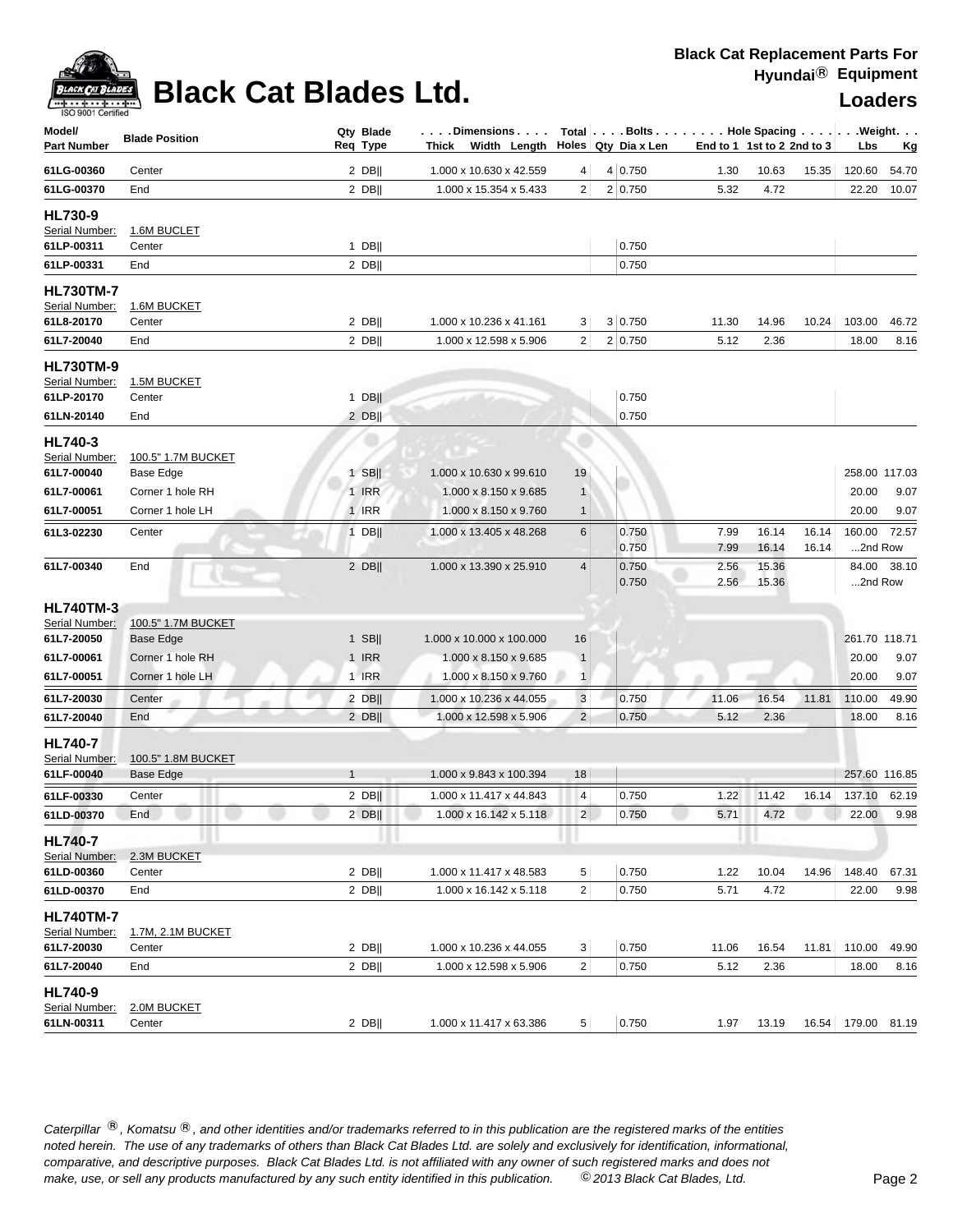

# **Black Cat Blades Ltd. Loaders Loaders**

| Model/<br>Part Number                                        | <b>Blade Position</b>                      | Qty Blade<br>Req Type | Dimensions   Total   Bolts    Hole Spacing    Weight<br>Thick Width Length Holes Qty Dia x Len |                |                |              | End to 1 1st to 2 2nd to 3 |       | Lbs           | <u>Kg</u>     |
|--------------------------------------------------------------|--------------------------------------------|-----------------------|------------------------------------------------------------------------------------------------|----------------|----------------|--------------|----------------------------|-------|---------------|---------------|
| 61LM-00320                                                   | End                                        | $2$ DB                | 1.000 x 16.142 x 19.488                                                                        | 4              | 0.750<br>0.750 | 2.56<br>2.56 | 14.37<br>14.37             |       | 2nd Row       | 80.40 36.47   |
| <b>HL740TM-9</b>                                             |                                            |                       |                                                                                                |                |                |              |                            |       |               |               |
| Serial Number:                                               | 2.0M BUCKET                                |                       |                                                                                                |                |                |              |                            |       |               |               |
| 61LN-20130                                                   | Center                                     | $1$ DB                |                                                                                                |                | 0.750          |              |                            |       |               |               |
| 61LN-20140                                                   | End                                        | 2 DB                  |                                                                                                |                | 0.750          |              |                            |       |               |               |
| <b>HL750</b><br>Serial Number:                               | 97" 1.9M BUCKET                            |                       |                                                                                                |                |                |              |                            |       |               |               |
| 64L3-00710                                                   | Center                                     | $1$ DB                | 1.000 x 13.386 x 45.906                                                                        | 6              | 0.750          | 7.60         | 15.35                      | 15.35 |               | 150.00 68.04  |
|                                                              |                                            |                       |                                                                                                |                | 0.750          | 7.60         | 15.35                      | 15.35 | 2nd Row       |               |
| 64L3-00721                                                   | End                                        | $2$ DB                | 1.000 x 13.386 x 25.315                                                                        | 4              | 0.750          | 2.56         | 15.16                      |       |               | 82.00 37.19   |
|                                                              |                                            |                       |                                                                                                |                | 0.750          | 2.56         | 15.16                      |       | 2nd Row       |               |
| <b>HL750</b>                                                 |                                            |                       |                                                                                                |                |                |              |                            |       |               |               |
| Serial Number:                                               | 102.5" 2.0M, 2.3M BUCKETS                  |                       | فسألتنذ                                                                                        |                |                |              |                            |       |               |               |
| 61L3-02160                                                   | <b>Base Edge</b>                           | $1$ SB                | 1.000 x 10.630 x 102.360                                                                       | 19             |                |              |                            |       |               | 265.00 120.20 |
| 61L3-02230                                                   | Center                                     | $1$ DB                | 1.000 x 13.405 x 48.268                                                                        | 6              | 0.750          | 7.99         | 16.14                      | 16.14 |               | 160.00 72.57  |
|                                                              |                                            |                       |                                                                                                |                | 0.750          | 7.99         | 16.14                      | 16.14 | 2nd Row       |               |
| 64L3-00780                                                   | End                                        | $2$ DB                | 1.000 x 13.386 x 26.890                                                                        | 4              | 0.750          | 2.56         | 16.34                      |       |               | 88.00 39.92   |
|                                                              |                                            |                       |                                                                                                |                | 0.750          | 2.56         | 16.34                      |       | 2nd Row       |               |
| <b>HL750</b><br>Serial Number:<br>64L3-01030                 | 106" 2.1M BUCKET<br>Center                 | $1$ DB                | 1.000 x 13.386 x 50.630                                                                        | 6              | 0.750          | 8.39         | 16.93                      | 16.93 |               | 165.00 74.84  |
|                                                              |                                            |                       |                                                                                                |                | 0.750          | 8.39         | 16.93                      | 16.93 | 2nd Row       |               |
| 64L3-01040                                                   | End                                        | $2$ DB                | 1.000 x 13.386 x 27.677                                                                        | 4              | 0.750<br>0.750 | 2.56<br>2.56 | 16.73<br>16.73             |       | 2nd Row       | 90.00 40.82   |
| <b>HL750TM</b><br>Serial Number:<br>64L3-40030               | 102.5" 2.0M BUCKET<br>Center               | $2$ DB                | 1.000 x 10.236 x 45.039                                                                        | 3              | 0.750          | 11.26        | 16.93                      | 12.20 | 113.00        | 51.26         |
| 61L7-20040                                                   | End                                        | $2$ DB                | 1.000 x 12.598 x 5.906                                                                         | $\overline{2}$ | 0.750          | 5.12         | 2.36                       |       | 18.00         | 8.16          |
| HL750TM<br>Serial Number:                                    | 2.3M BUCKET                                |                       | P                                                                                              |                |                |              | m                          |       |               |               |
| 61LD-00360                                                   | Center                                     | $1$ DB                | 1.000 x 11.417 x 48.583                                                                        | 5              | 0.750          | 1.22         | 10.04                      | 14.96 | 148.40        | 67.31         |
| 61LD-00370                                                   | End                                        | 2 DB                  | 1.000 x 16.142 x 5.118                                                                         | $\mathbf 2$    | 0.750          | 5.71         | 4.72                       |       | 22.00         | 9.98          |
| <b>HL757-7</b><br>Serial Number:<br>61LD-00040               | 108" 1.8M, 2.6M, 2.8M BUCKETS<br>Base Edge | $1$ SB                | 1.000 x 9.843 x 107.874                                                                        | 20             |                |              |                            |       | 276.70 125.51 |               |
|                                                              |                                            |                       |                                                                                                |                |                |              |                            |       |               |               |
| 61LD-00360                                                   | Center                                     | $2$ DB                | 1.000 x 11.417 x 48.583                                                                        | $\sqrt{5}$     | 0.750          | 1.22         | 10.04                      | 14.96 | 148.40        | 67.31         |
| 61LD-00370                                                   | End                                        | 2 DB                  | 1.000 x 16.142 x 5.118                                                                         | $\overline{2}$ | 0.750          | 5.71         | 4.72                       |       | 22.00         | 9.98          |
| <b>HL757-7</b><br>Serial Number:<br>61LD-04050<br>61LD-00370 | 2.3M BUCKET<br>Center<br>End               | $2$ DB  <br>$2$ DB    | 1.000 x 16.142 x 5.118                                                                         | $\overline{c}$ | 0.750<br>0.750 | 5.71         | 4.72                       |       | 22.00         | 9.98          |
|                                                              |                                            |                       |                                                                                                |                |                |              |                            |       |               |               |
| <b>HL757TM-7</b><br>Serial Number:<br>61LD-20170             | 108" 2.1M BUCKET<br>Center                 | $2$ DB                | 1.000 x 11.024 x 48.976                                                                        | 5              | 0.750          | 2.64         | 4.80                       | 14.96 | 130.50        | 59.19         |
| 61LD-20180                                                   | End                                        | $2$ DB                | 1.000 x 15.748 x 4.724                                                                         | $\overline{2}$ | 0.750          | 5.51         | 4.72                       |       | 18.60         | 8.44          |
|                                                              |                                            |                       |                                                                                                |                |                |              |                            |       |               |               |

**HL757-9** 

Serial Number: 2.4M BUCKET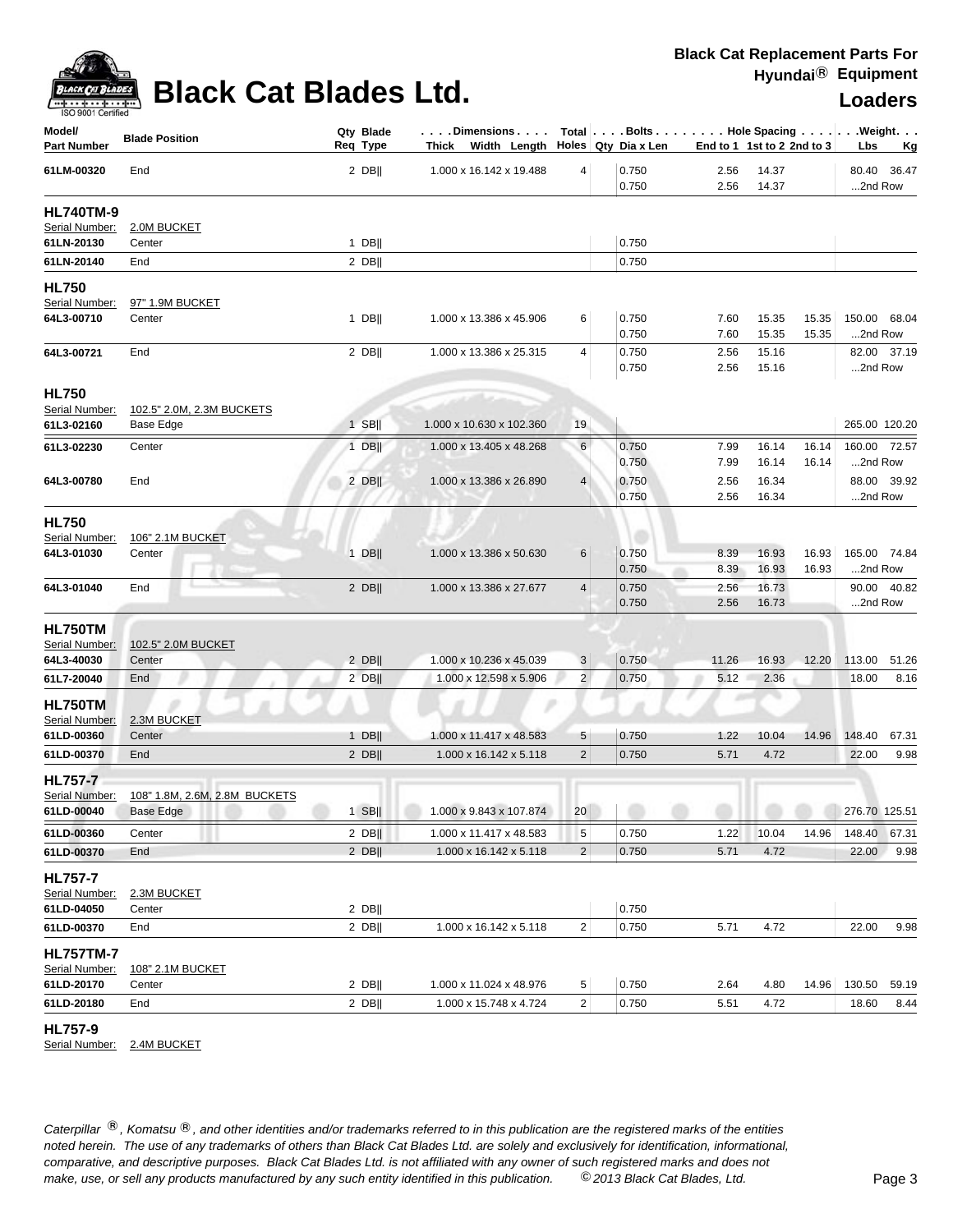## **Black Cat Blades Ltd.**

| <b>Loaders</b> |  |  |  |
|----------------|--|--|--|
|                |  |  |  |

| Model/<br><b>Part Number</b>                     | <b>Blade Position</b>                                          |              | Qty Blade<br>Req Type | Dimensions   Total   Bolts    Hole Spacing    Weight<br>Thick Width Length Holes Qty Dia x Len |                         |                    | End to 1 1st to 2 2nd to 3 |                |       | Lbs           | Kg          |
|--------------------------------------------------|----------------------------------------------------------------|--------------|-----------------------|------------------------------------------------------------------------------------------------|-------------------------|--------------------|----------------------------|----------------|-------|---------------|-------------|
| 61LM-00310                                       | Center                                                         |              | $2$ DB                |                                                                                                |                         | 0.750              |                            |                |       |               |             |
| 61LM-00320                                       | End                                                            |              | $2$ DB                | 1.000 x 16.142 x 19.488                                                                        | 4                       | 0.750<br>0.750     | 2.56<br>2.56               | 14.37<br>14.37 |       | 2nd Row       | 80.40 36.47 |
| <b>HL757TM-9</b><br>Serial Number:<br>61LM-20210 | 2.4M BUCKET<br>Center                                          |              | $1$ DB                |                                                                                                |                         | 0.750              |                            |                |       |               |             |
| 61LM-20220                                       | End                                                            |              | 2 DB                  |                                                                                                |                         | 0.750              |                            |                |       |               |             |
| <b>HL760</b><br>Serial Number:                   | 122" 2.7M BUCKET                                               |              |                       |                                                                                                |                         |                    |                            |                |       |               |             |
| 64L4-00720                                       | Base Edge                                                      |              | $1$ SB                | 1.375 x 10.630 x 122.047                                                                       | 25                      |                    |                            |                |       | 465.00 210.92 |             |
| 61L1-30381                                       | Center                                                         |              | $2$ DB                | 1.375 x 13.780 x 53.858                                                                        | $\boldsymbol{7}$        | $0.875 \times 3.5$ | 1.50                       | 11.42          | 3.15  | 258.90 117.44 |             |
| 64L1-00710                                       | End                                                            |              | $2$ DB                | 1.375 x 18.701 x 6.929                                                                         | $\overline{2}$          | $0.875 \times 3.5$ | 6.89                       | 4.92           |       |               | 46.00 20.87 |
| 61L1-3039                                        | HD End                                                         |              | $2$ DB                | 1.750 x 18.701 x 6.929                                                                         | $\overline{2}$          | $0.875 \times 3.5$ | 6.89                       | 4.92           |       |               | 59.30 26.90 |
| <b>760WB</b>                                     | Bolt-On Wear Plate                                             |              | $2$ SB                | 1.000 x 10.625 x 12.250                                                                        | $\overline{4}$          | 1.000<br>1.000     | 1.19<br>1.19               | 9.88<br>9.88   |       | 2nd Row       | 29.20 13.24 |
| <b>HL760</b><br>Serial Number:<br>64L4-01310     | <b>114" 2.7M BUCKET</b><br>Center                              |              | $2$ DB                | 1.375 x 13.780 x 49.921                                                                        | $\overline{7}$          | $0.875 \times 3.5$ | 1.38                       | 10.83          | 3.15  | 239.60 108.68 |             |
| 64L1-00710                                       | End                                                            |              | $2$ DB                | 1.375 x 18.701 x 6.929                                                                         | $\overline{2}$          | $0.875 \times 3.5$ | 6.89                       | 4.92           |       |               | 46.00 20.87 |
| 61L1-3039                                        | HD End                                                         |              | $2$ DB                | 1.750 x 18.701 x 6.929                                                                         | $\overline{2}$          | $0.875 \times 3.5$ | 6.89                       | 4.92           |       |               | 59.30 26.90 |
| <b>760WB</b>                                     | <b>Bolt-On Wear Plate</b>                                      |              | $2$ SB                | 1.000 x 10.625 x 12.250                                                                        | $\overline{4}$          | 1.000<br>1.000     | 1.19<br>1.19               | 9.88<br>9.88   |       | 2nd Row       | 29.20 13.24 |
| <b>HL760-7</b><br>Serial Number:<br>61LC-00040   | 114" 2.7M, 2.9M BUCKET<br>Base Edge                            | $\mathbf{1}$ |                       | 1.375 x 10.630 x 114.173                                                                       | 27                      |                    |                            |                |       | 431.00 195.50 |             |
| 61LC-00340                                       | Center                                                         |              | $2$ DB                | 1.375 x 13.000 x 49.921                                                                        | 5                       | 0.875              | 1.50                       | 10.83          | 13.98 | 240.00 108.86 |             |
| 61LB-00370                                       | End<br>v                                                       |              | $2$ DB                | 1.375 x 17.913 x 6.929                                                                         | $\overline{2}$          | 0.875              | 6.50                       | 4.92           |       |               | 45.80 20.77 |
| HL760-9<br>Serial Number:<br>61LL-00340          | 114.5" 2.9M BUCKET<br>Center                                   |              | $1$ DB                |                                                                                                |                         | 0.875              |                            |                |       |               |             |
| 61LK-00370                                       | End                                                            |              | 2 DB                  | x 17.913 x 24.213                                                                              | $\overline{4}$          | 0.875<br>0.875     | 3.35<br>3.35               | 17.52<br>17.52 |       | 2nd Row       |             |
| <b>HL770</b><br>Serial Number:<br>64L1-00041     | 128" 3.3M, 3.6M BUCKET<br>Base Edge                            |              |                       |                                                                                                |                         |                    |                            |                |       |               |             |
| 64L1-00350                                       | Center                                                         |              | $2$ DB                | 1.375 x 13.779 x 56.810                                                                        | $\overline{7}$          | 0.875 x 3.5        | 1.50                       | 12.01          | 3.15  | 273.60 124.10 |             |
| 64L1-00710                                       | End                                                            |              | $2$ DB                | 1.375 x 18.701 x 6.929                                                                         | $\overline{2}$          | $0.875 \times 3.5$ | 6.89                       | 4.92           |       |               | 46.00 20.87 |
| 61L1-3039                                        | HD End                                                         |              | $2$ DB                | 1.750 x 18.701 x 6.929                                                                         | $\overline{\mathbf{c}}$ | 0.875 x 3.5        | 6.89                       | 4.92           |       |               | 59.30 26.90 |
| <b>HL770</b><br>Serial Number:<br>64L4-00720     | 122" 3.6M BUCKET<br>Base Edge                                  |              | $1$ SB                | 1.375 x 10.630 x 122.047                                                                       | 25                      |                    |                            |                |       | 465.00 210.92 |             |
| 61L1-30381                                       | Center                                                         |              | $2$ DB                | 1.375 x 13.780 x 53.858                                                                        | $\overline{7}$          | 0.875 x 3.5        | 1.50                       | 11.42          | 3.15  | 258.90 117.44 |             |
| 64L1-00710                                       | End                                                            |              | $2$ DB                | 1.375 x 18.701 x 6.929                                                                         | $\overline{\mathbf{c}}$ | $0.875 \times 3.5$ | 6.89                       | 4.92           |       |               | 46.00 20.87 |
| 61L1-3039                                        | HD End                                                         |              | $2$ DB                | 1.750 x 18.701 x 6.929                                                                         | 2                       | $0.875 \times 3.5$ | 6.89                       | 4.92           |       |               | 59.30 26.90 |
| <b>HL770-7</b><br>Serial Number:<br>61LB-00040   | 122" 3.1M, 3.5M BUCKET<br>Base Edge For Bolt-on Edges or Teeth |              | $1$ SB                | 1.375 x 10.630 x 122.047                                                                       | 24                      |                    |                            |                |       |               |             |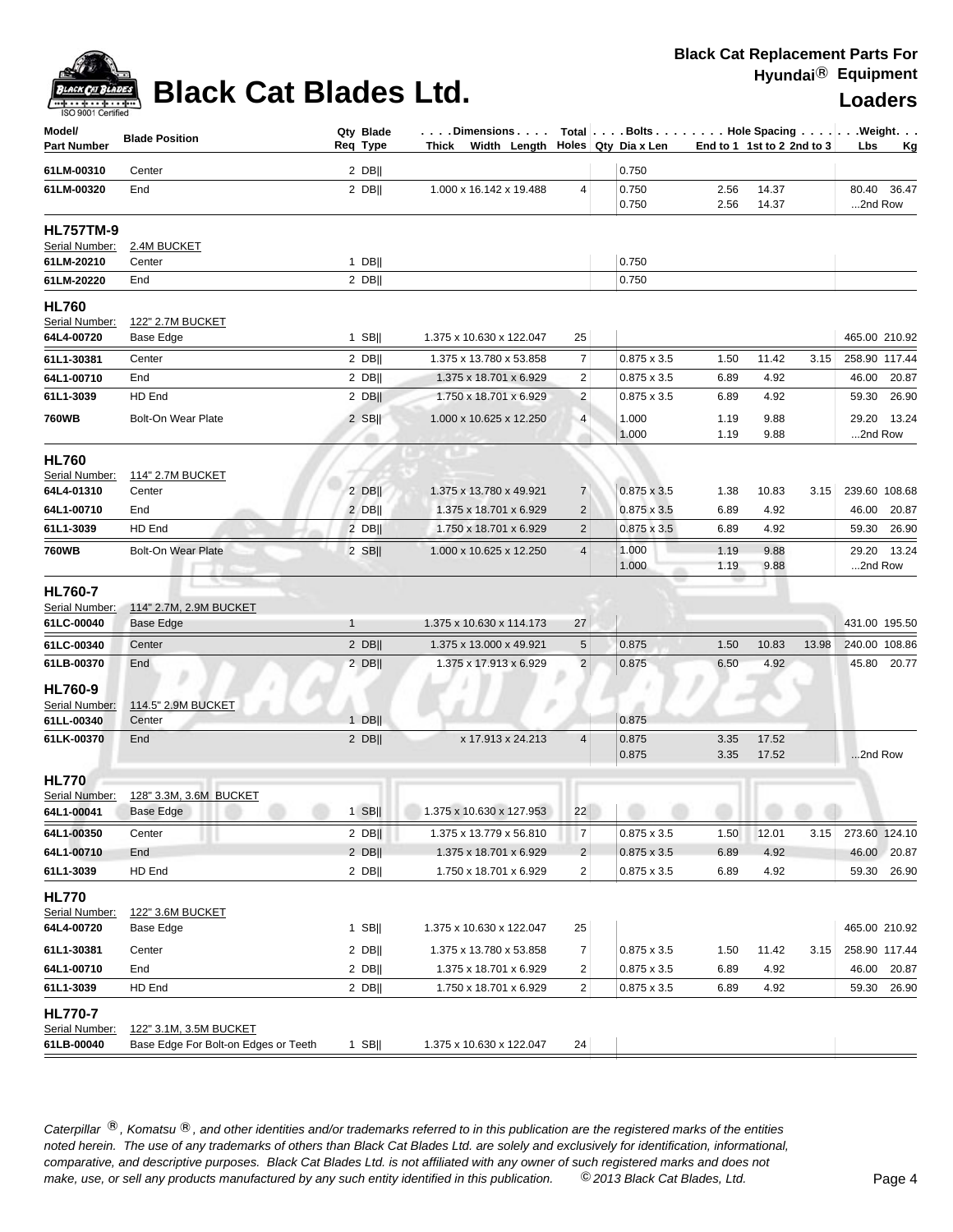

# **Black Cat Blades Ltd. Loaders Legation Cat Blades Ltd. Loaders**

### **Black Cat Replacement Parts For Hyundai**® **Equipment**

| 1.50<br>6.50<br>1.77<br>3.35<br>3.35<br>3.19<br>12.05<br>6.89 | 11.42<br>4.92<br>7.28<br>17.52<br>17.52<br>10.04 | 14.57<br>14.57 | 45.80<br>2nd Row | 259.10 117.53<br>20.77                  |
|---------------------------------------------------------------|--------------------------------------------------|----------------|------------------|-----------------------------------------|
|                                                               |                                                  |                |                  |                                         |
|                                                               |                                                  |                |                  |                                         |
|                                                               |                                                  |                |                  |                                         |
|                                                               |                                                  |                |                  |                                         |
|                                                               |                                                  |                |                  |                                         |
|                                                               |                                                  |                |                  |                                         |
|                                                               |                                                  | 19.29          |                  | 303.00 137.44                           |
|                                                               | 19.29                                            | 19.29          |                  | 303.00 137.44                           |
|                                                               | 2.95                                             | 2.95           | 53.00            | 24.04                                   |
|                                                               |                                                  |                | 18.40            | 8.35                                    |
|                                                               |                                                  |                | 0.50             | 0.23                                    |
|                                                               |                                                  |                |                  | 0.23                                    |
| 1.77<br>1.77                                                  | 16.14<br>16.14                                   | 1.77<br>1.77   |                  | 35.06                                   |
| 3.19                                                          | 10.04                                            | 19.29          |                  | 303.00 137.44                           |
|                                                               |                                                  |                |                  |                                         |
| 13.62                                                         | 20.63                                            | 20.63          |                  | 353.00 160.12                           |
| 6.89                                                          | 2.95                                             | 2.95           |                  | 53.00 24.04                             |
|                                                               |                                                  |                |                  |                                         |
|                                                               |                                                  |                |                  |                                         |
|                                                               | 6.89                                             | 2.95           | 2.95             | 0.50<br>77.30<br>2nd Row<br>53.00 24.04 |